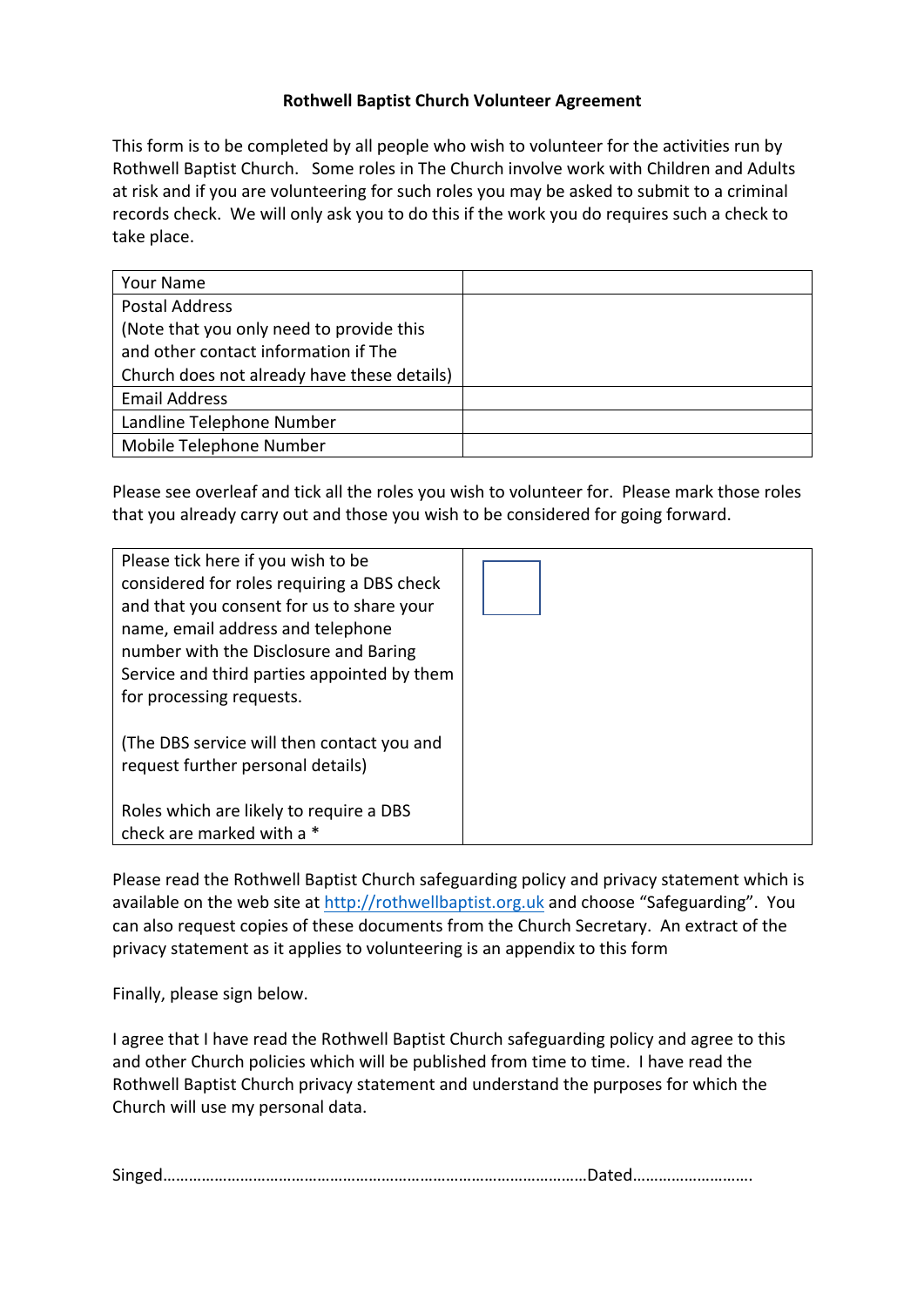Volunteer Roles in Rothwell Baptist Church

|                                          |              | I wish to      |
|------------------------------------------|--------------|----------------|
|                                          |              | continue or be |
|                                          | I already do | considered for |
|                                          | this role    | this role      |
| Leadership (Deacon) Roles                |              |                |
| Deacon                                   |              |                |
| <b>Church Secretary</b>                  |              |                |
| Treasurer                                |              |                |
| Chairman                                 |              |                |
| Pastoral oversight (deacon)              |              |                |
| <b>Safeguarding Deacon</b>               |              |                |
|                                          |              |                |
| Leadership (not required to be a Deacon) |              |                |
| Designated Person for Safeguarding       |              |                |
| <b>Data Protection Officer</b>           |              |                |
| <b>Buildings Committee</b>               |              |                |
| <b>Head Gardener</b>                     |              |                |
|                                          |              |                |
| <b>Sunday Services</b>                   |              |                |
| Service preparation                      |              |                |
| Pianist/Musician                         |              |                |
| AV operator/preparation                  |              |                |
| All Age Talks                            |              |                |
| Serving at Communion table               |              |                |
| Introductory worship                     |              |                |
| Managing rota of participants            |              |                |
| Door steward                             |              |                |
| Refreshments - preparation               |              |                |
| Refreshments - serving                   |              |                |
| <b>Collection tellers</b>                |              |                |
| <b>Leading Services</b>                  |              |                |
| Speaking (preaching)                     |              |                |
| <b>Bible Reading</b>                     |              |                |
| Prayers of Intercession                  |              |                |
| <b>Evening Service Co-ordination</b>     |              |                |
| <b>Evening Service Refreshments</b>      |              |                |
| <b>Evening Service Leading</b>           |              |                |
|                                          |              |                |
| Children's Worship                       |              |                |
| Teacher*                                 |              |                |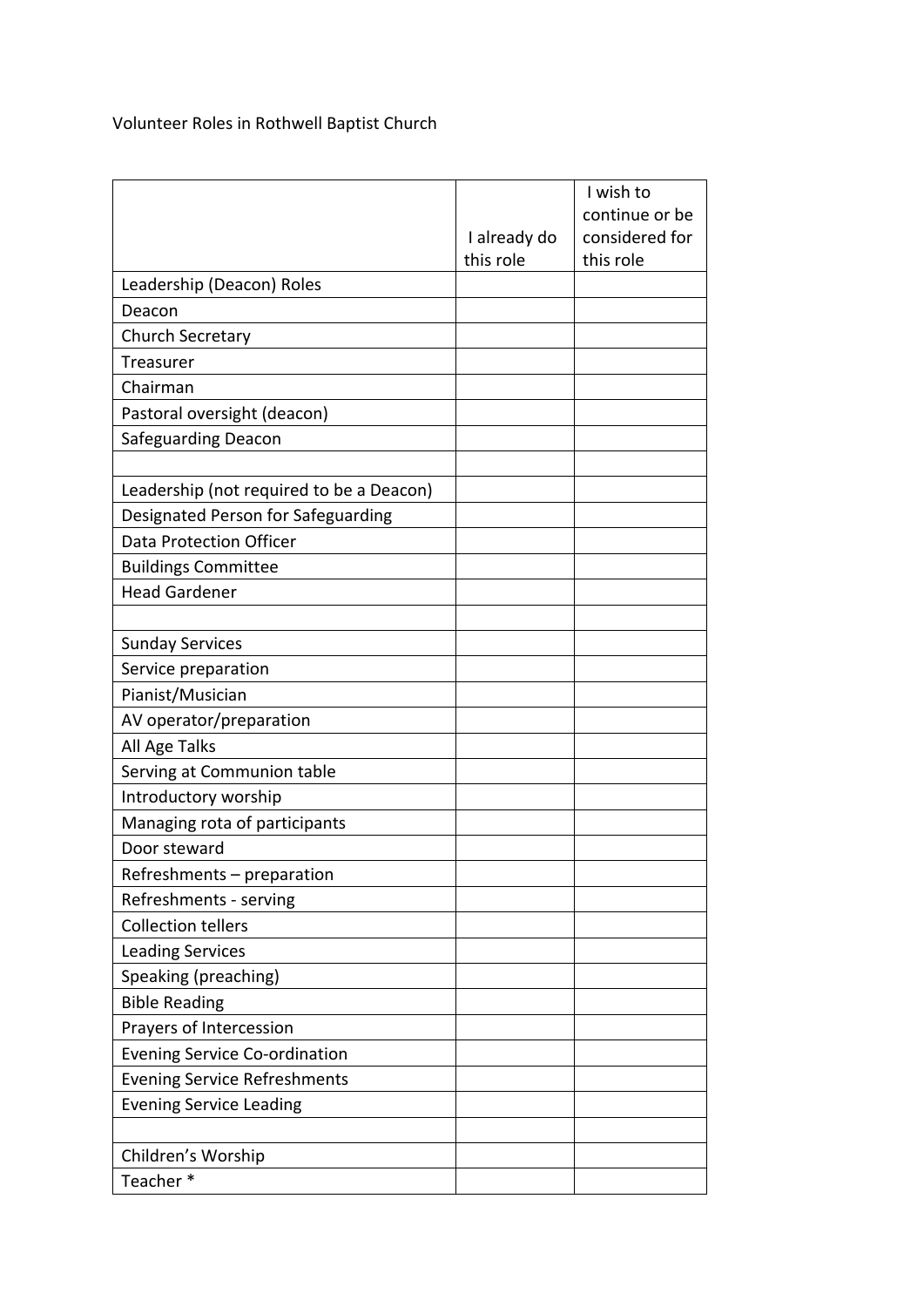| Helper*                        |  |
|--------------------------------|--|
|                                |  |
| Friday Club                    |  |
| Leader*                        |  |
| Administrator                  |  |
| Assistant *                    |  |
|                                |  |
| Café Friday                    |  |
| Leader                         |  |
| Kitchen                        |  |
| Serving at table               |  |
| <b>Baking Cakes</b>            |  |
|                                |  |
| <b>Other Church Activities</b> |  |
| Mini Café                      |  |
| Monday Club                    |  |
| Soup Lunches                   |  |
| Home Group Leader              |  |
| Visiting - pastoral            |  |
| Visiting - door to door        |  |
| <b>Distributing leaflets</b>   |  |
| Bible study leader             |  |
| <b>Flowers</b>                 |  |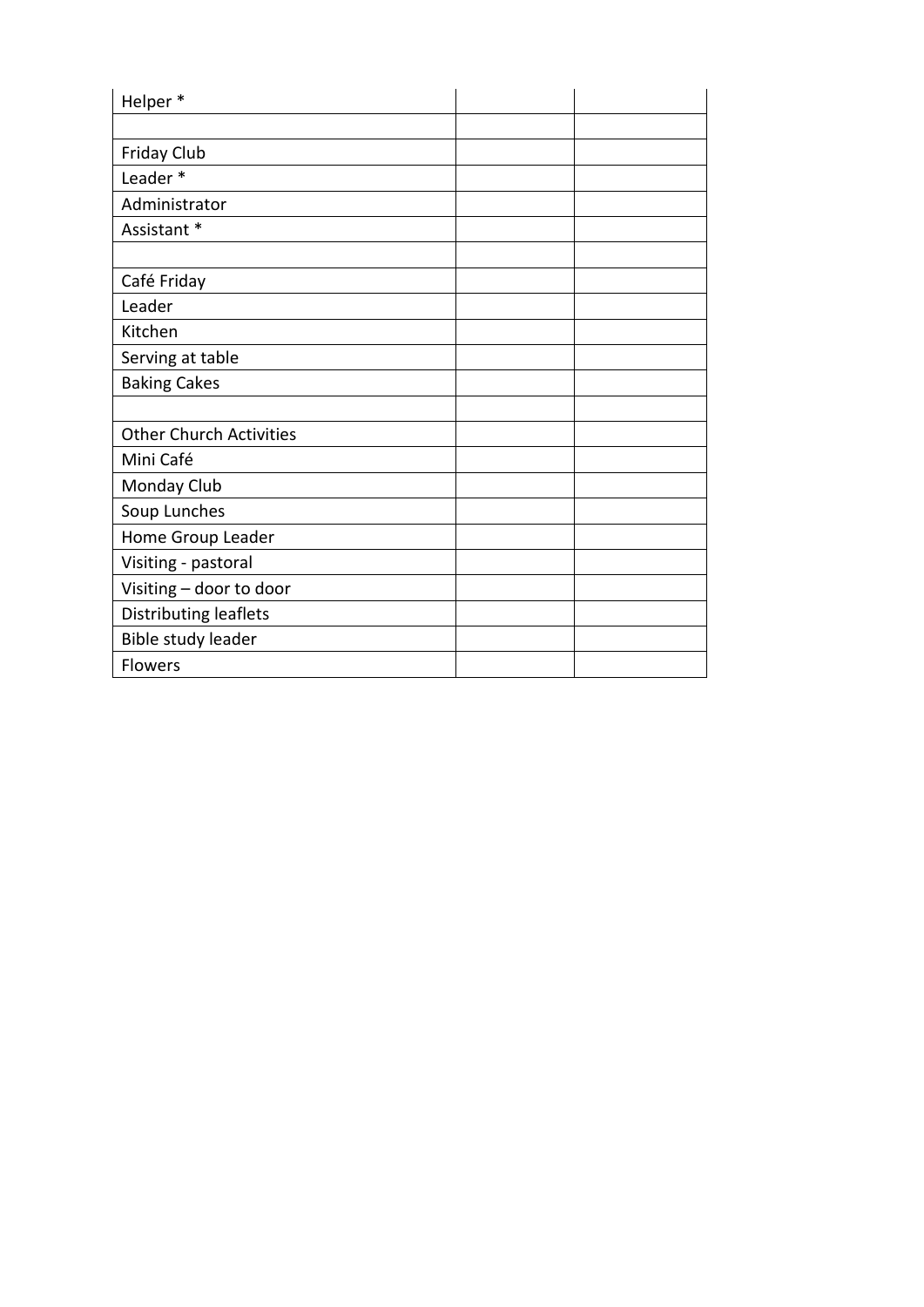## **Appendix: Rothwell Baptist Church – Privacy Statement for volunteers**

## 1. Introduction

Under Data Protection legislation the church Charity Trustees (Deacons) of Rothwell Baptist Church (The Church) is the Data Controller and can be contacted by emailing dataprotection@rothwellbaptist.org.uk

Personal information is collected, stored and processed by The Church as part of its legitimate interests according to Data Protection Legislation. The full Data Protection policy of The Church can be found on the Church Web Site at http://rothwellbaptist.org.uk.

It is the policy of The Church to store personal information either in paper form (in a locked filing cabinet in the church office), on computers secured by a password and on a secure on-line service provided by Microsoft.

2. Types and uses of personal data processed by The Church

The Church will keep and process personal data, only for the following purposes

- a) maintain our list of church members and regular attenders;
- b) provide pastoral support for members and others connected with our church;
- c) provide services to the community including (but not limited to), Services of worship, Monday Club, Friday Club, First Steps, Café Friday, Soup Lunches, Support Café, Mini Cafe;
- d) safeguard children, young people and adults at risk;
- e) recruit, support and manage staff and volunteers (including speakers);
- f) maintain our accounts and records;
- g) promote our services;
- h) maintain the security of property and premises;
- i) respond effectively to enquirers and handle any complaints;
- j) hire rooms in the church building and
- k) to enable historical research of The Church and its community